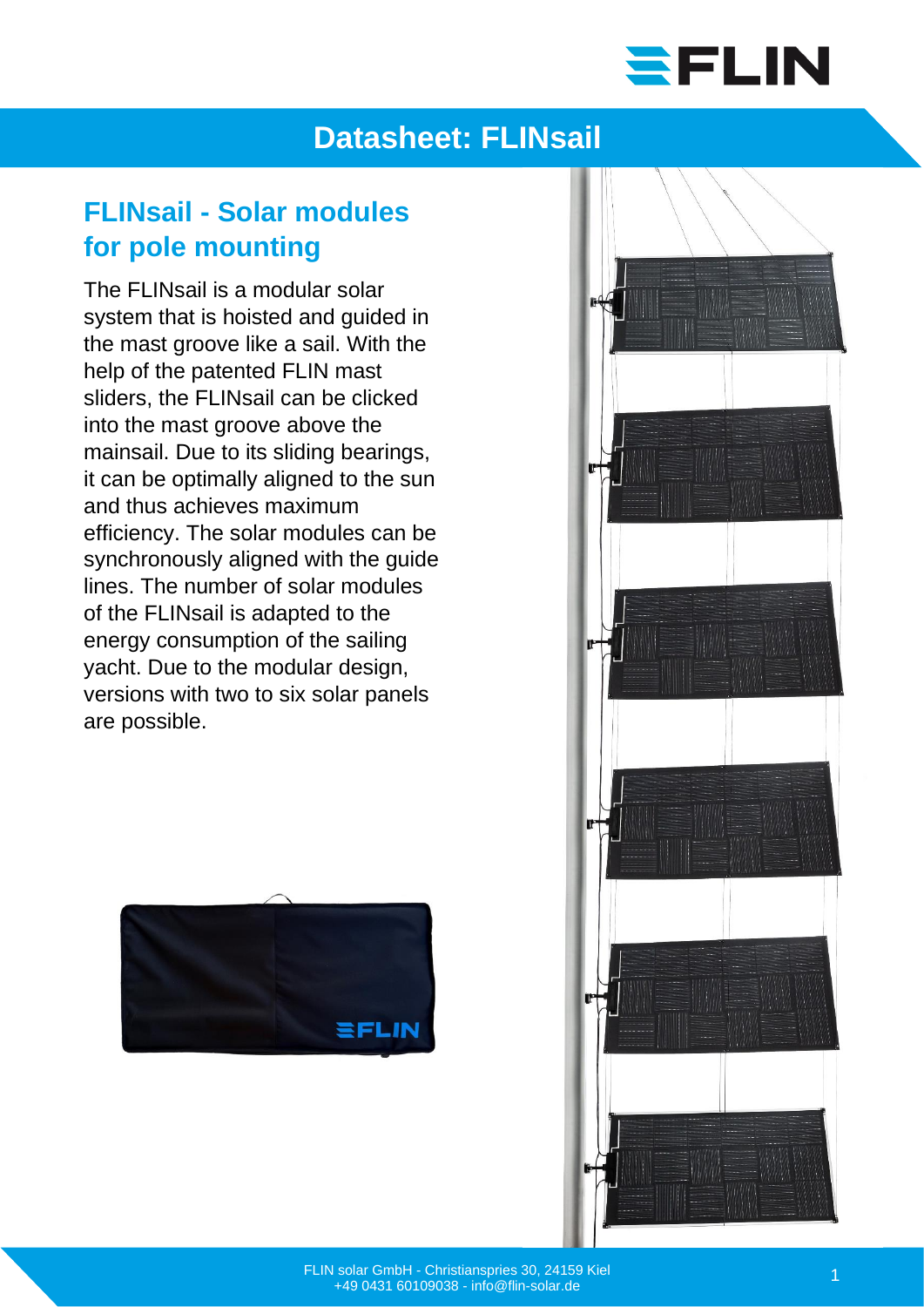

# **Datasheet: FLINsail**

#### **Technical data**

| <b>Model</b>            | 2M<br>light                 | 2M<br>tough       | 3M       | 4M                | 5M      | 6M                |
|-------------------------|-----------------------------|-------------------|----------|-------------------|---------|-------------------|
| Dimensions*             | 1150 mm x 550 mm x 1.5 mm** |                   |          |                   |         |                   |
| <b>System height</b>    | 3.37 <sub>m</sub>           | 3.37 <sub>m</sub> | 4.37 m   | 5.37 <sub>m</sub> | 6.37 m  | 7.37 <sub>m</sub> |
| Min. mast height        | 5.5m                        | 5.5m              | 6.5m     | 7.5m              | 8.5m    | 9.5m              |
| Cabel length***         | 1000 mm                     |                   |          |                   |         |                   |
| <b>Plug type</b>        | MC4                         |                   |          |                   |         |                   |
| <b>Pack size</b>        | 1150 mm x 550 mm x 130 mm   |                   |          |                   |         |                   |
| Weight incl. bag        | $6.5$ kg                    | $7.5$ kg          | $9.0$ kg | $10.5$ kg         | 12.0 kg | $13.5$ kg         |
| Max. wind speed         | 18 <sub>kn</sub>            | 28 kn             | $18$ kn  | 16 <sub>kn</sub>  | $14$ kn | $12$ kn           |
| <b>Power</b>            | 200W                        | 200W              | 300W     | 400W              | 500W    | 600W              |
| Voc                     | 26.0V                       | 26.0V             | 39.0V    | 52.0V             | 65.0V   | 78.0V             |
| <b>Isc</b>              | 9.7A                        |                   |          |                   |         |                   |
| <b>VMPP</b>             | 22.0V                       | 22.0V             | 33.0V    | 44.0V             | 55.0V   | 66.0V             |
| <b>IMPP</b>             | 8.9A                        |                   |          |                   |         |                   |
| <b>Protection class</b> | IP <sub>67</sub>            |                   |          |                   |         |                   |

\* The dimensions refer to one module.

\*\* The top and bottom modules are reinforced with a 10 mm high frame. Excluded from this is the 2 M-FLINsail light.

\*\*\* The cable length is measured from the bottom module.

Note: The data listed are guide values which are subject to a production-related tolerance.